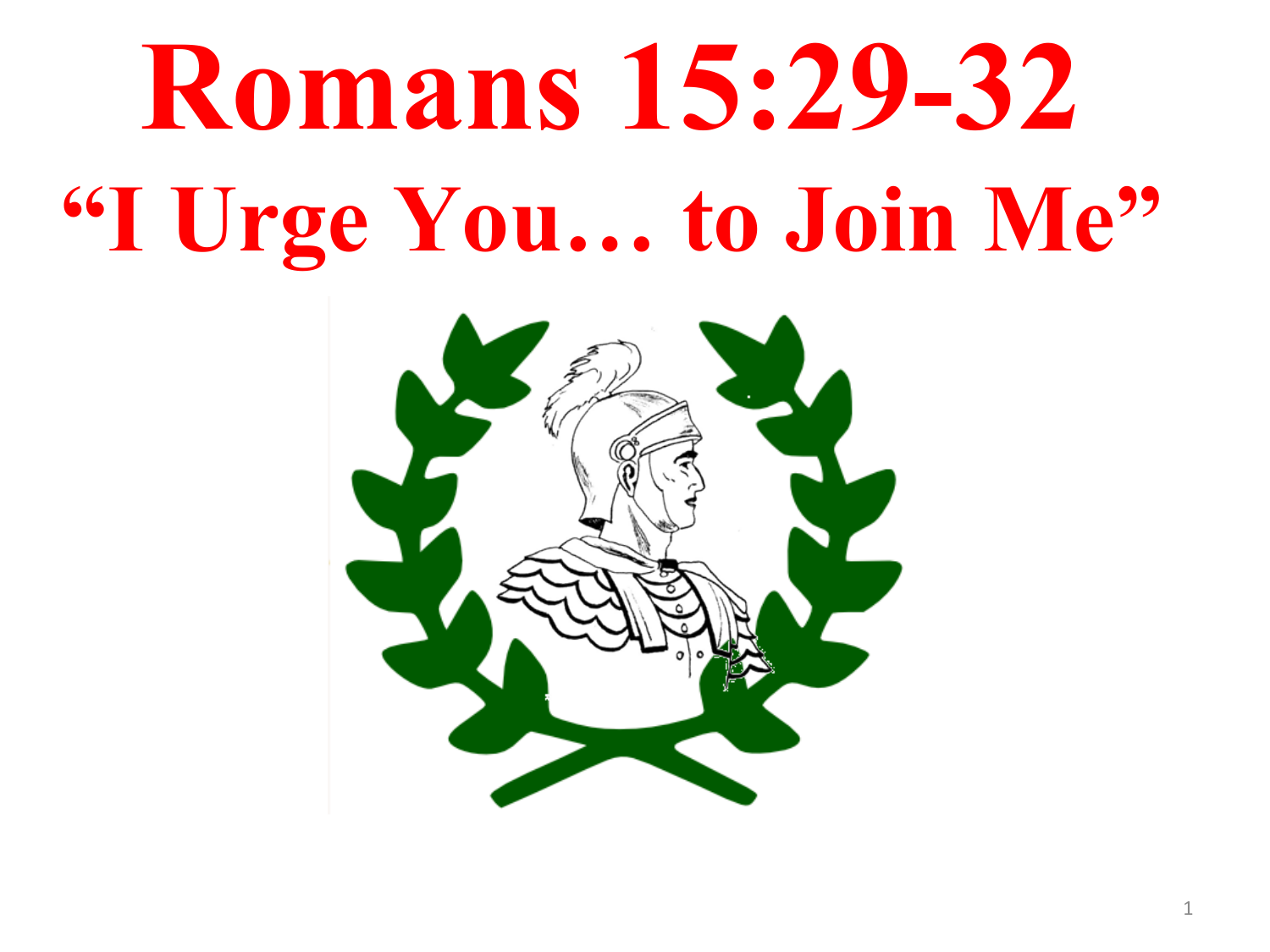**Vs. 27** – Paul had more than one purpose in bringing this offering money from Greece to Rome. His intent was to find a way where they could pull together (a rowing metaphor) in unison, instead of the chaos of racial tension.

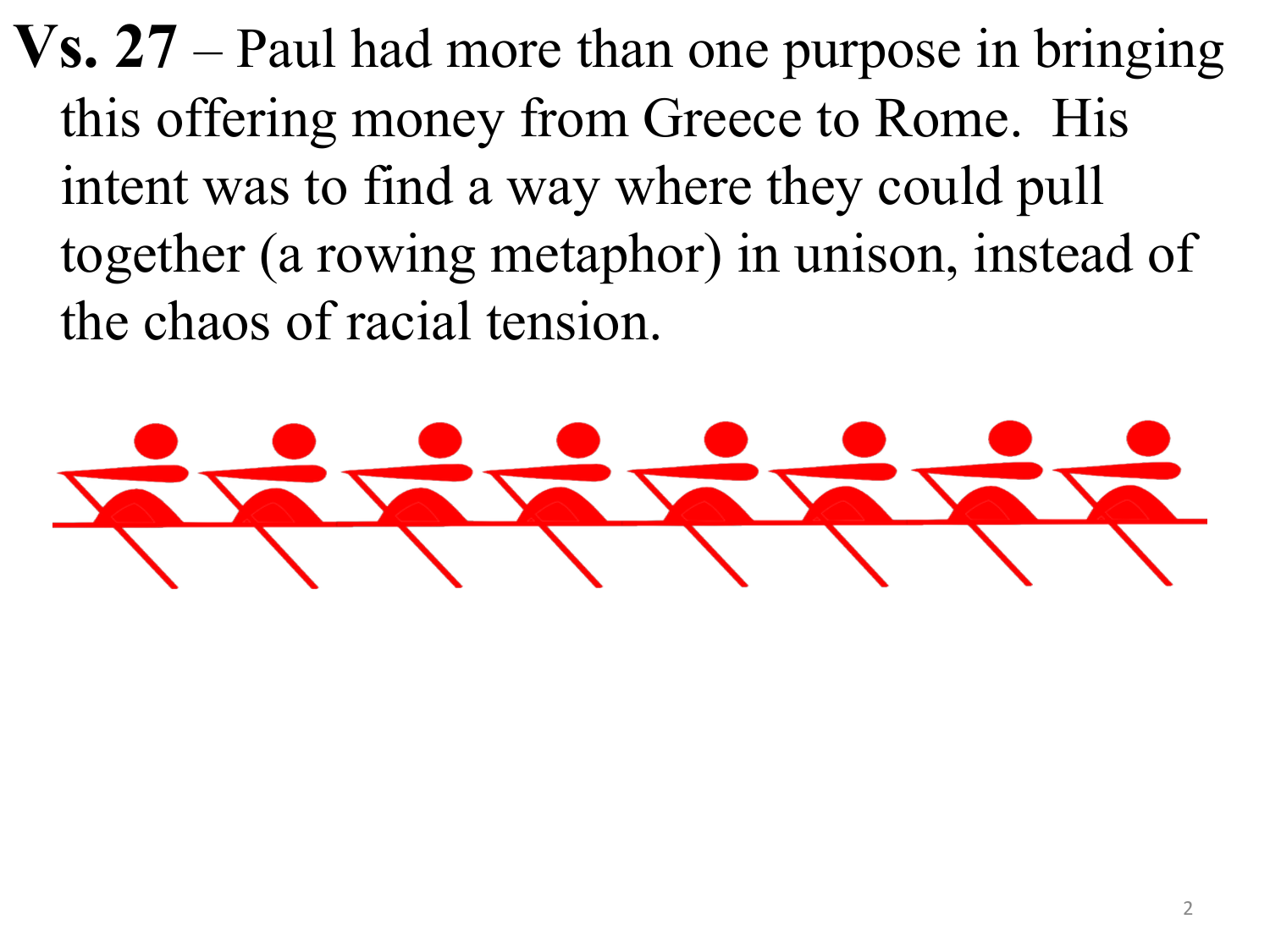To what lengths would you go to discourage division and promote unity in the church? Why bother?



Disunity is harmful to the purposes of God in and through the church! The intent of Jesus was to build a team of people that loved each other unconditionally – a team called "the church"! They were to be that shining "city on a hill", a beacon of light that caught and held the attention of the world!

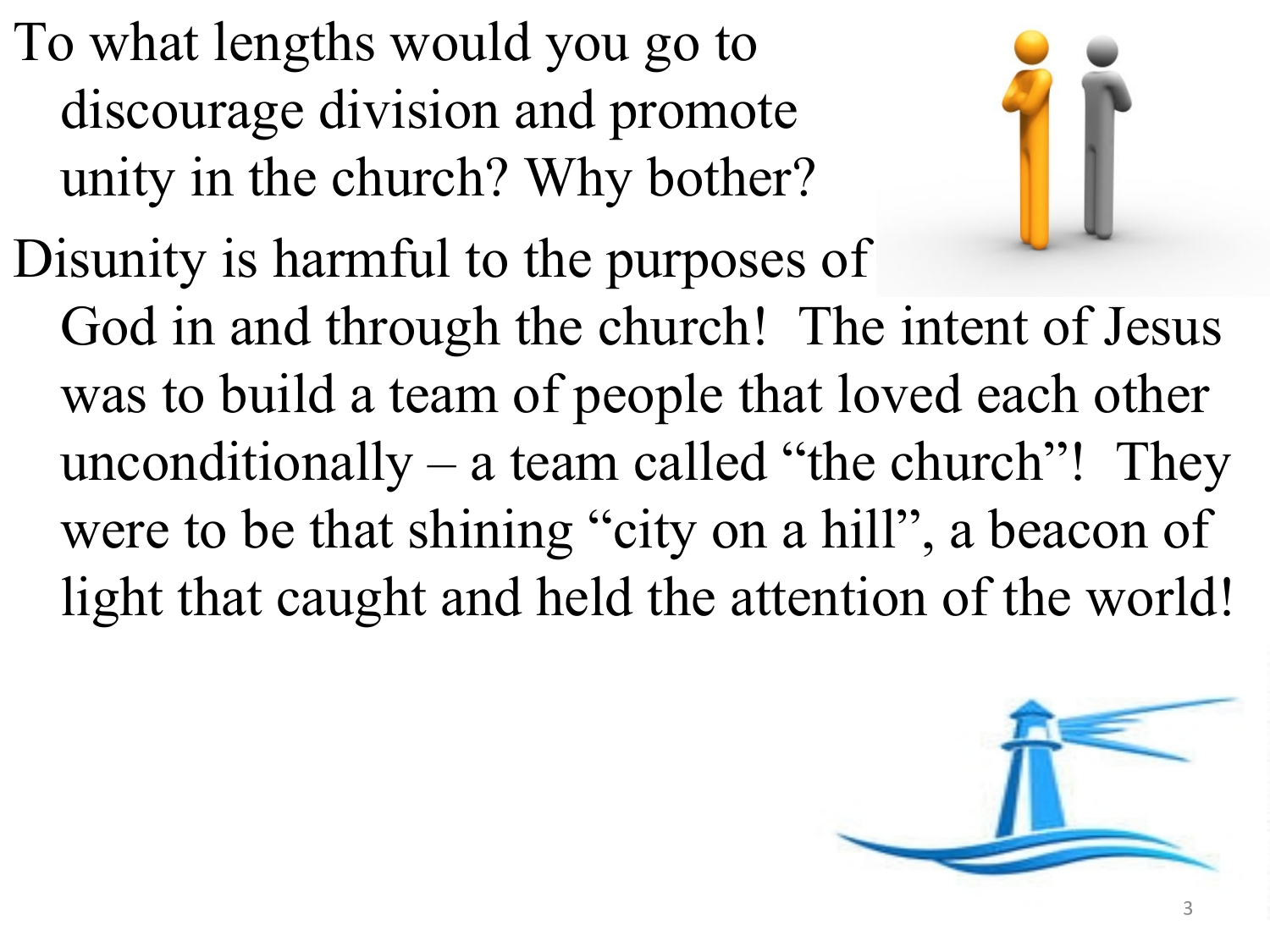- *"All men will know you are my disciples if you…*
- …go to church faithfully
- … know the Bible well

…

- … have a great family life
- … give money and time to good causes
- … pray a lot (and even fast)



- … simply tell them you are a disciple of Christ
- … don't follow the more extreme cultural trends
- … don't drink, smoke, gamble, watch TV, or care about the latest electronic devices
- … are an honest person with good morals
- … don't use swear words or vulgarities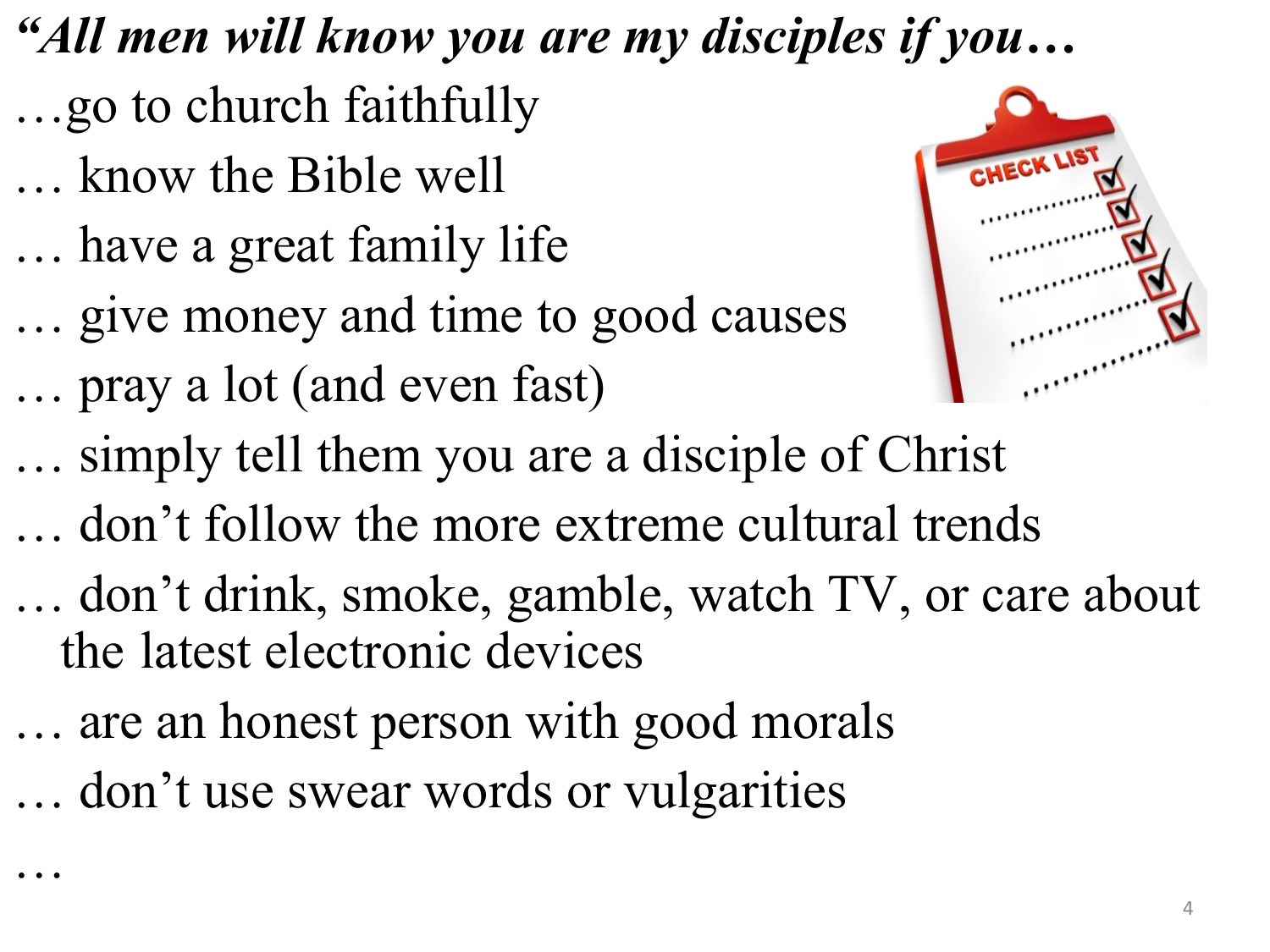## **Vs 29-** *"…I will come to you in the full measure of the blessing of Christ*"



Can it be considered a "*full measure of the blessing of Christ"* when Paul comes to Rome under arrest? The televangelists today proclaim

that God's blessing is connected with success and material gain - with the physical comfort and the mental/ emotional feeling of security that accompanies the accumulation of wealth and the bettering of one's position in the world.

 What do you think God's word really teaches? **[Matt. 8:20; Mk 10:28-30]**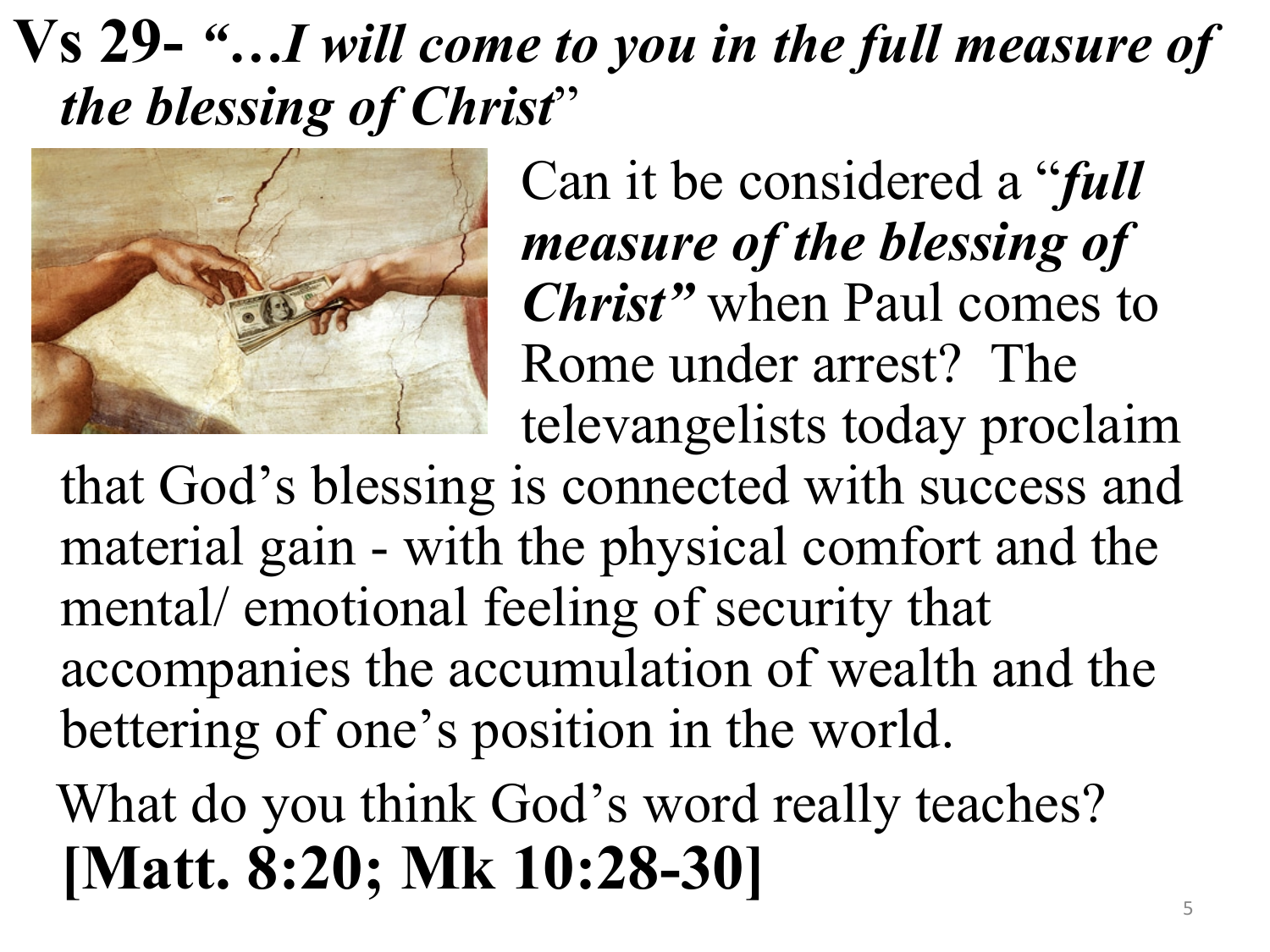- **Vs. 30**  "I urge you… by our Lord Jesus Christ and by the love of the Spirit… to join me in my struggle…"
- -What "struggle" are we supposed to join? Paul is referring to the struggle to bring people who are in the Kingdom of Darkness into the Kingdom of Light! But it's usually hard! It requires courage and boldness! It requires the ability to verbally and skillfully articulate the gospel of Jesus and His claims upon people's lives. It requires some



social skills. The **bull-in-a-chinacloset method** is counter-productive. The **wall-flower** approach accomplishes nothing because the gospel is cerebral. A

6 set of facts must be told. Silence is *not* golden!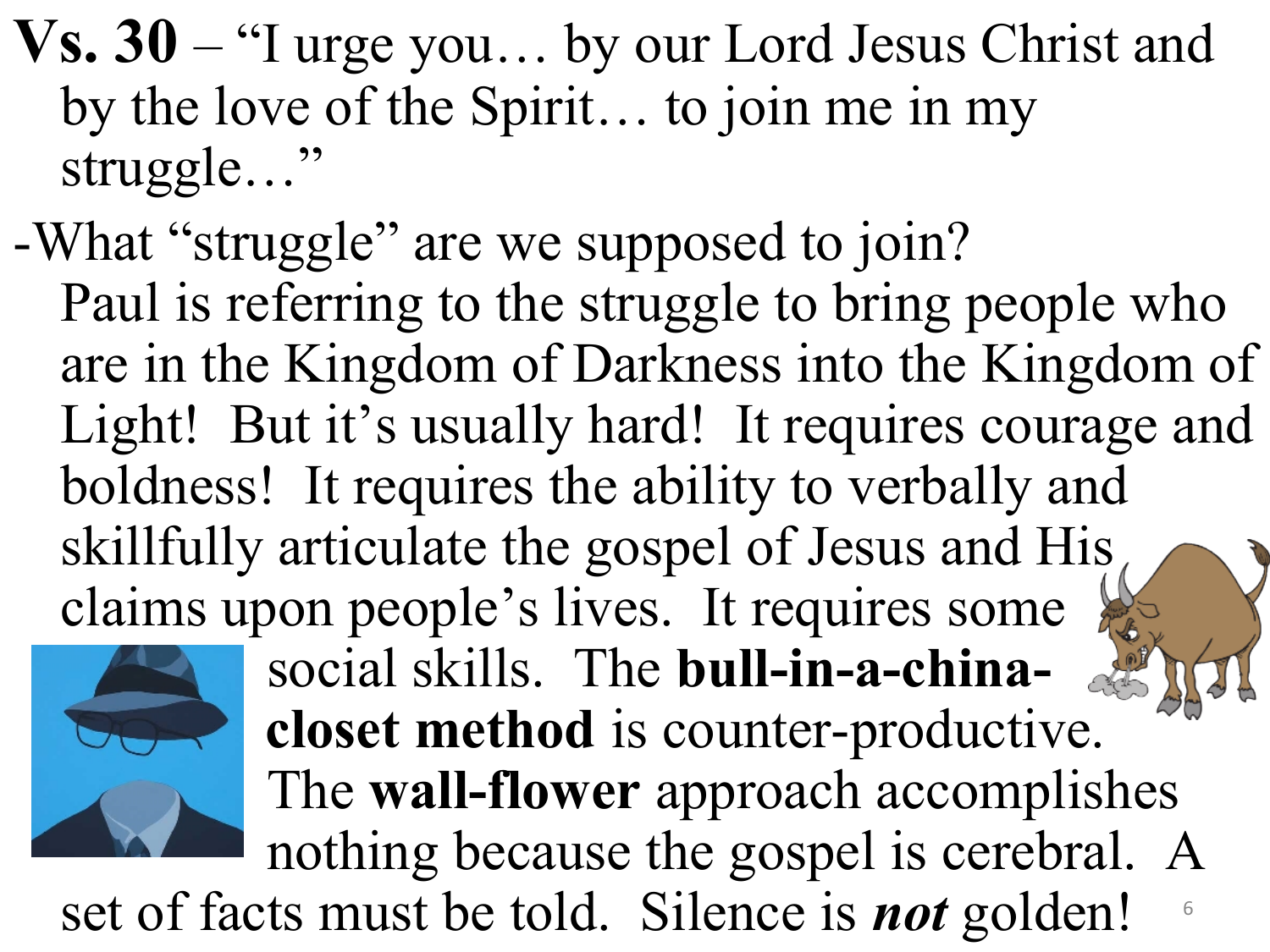## **Vs 30 cont…**

What motivation does Paul appeal to in getting us to join the struggle?

1 - Christ! 'Nough said!

2 - The love of the Holy Spirit

Q: Is this a reference to our love *for* the Holy Spirit?

A: Actually, no. It is a reference to the key work of the Holy Spirit in our lives to bring about a genuine *love of people*  and a compelling concern for their souls!



**[1 Jn. 4:16b-21]** - Love is imparted by the Spirit of God who transforms our perspective and our inclinations toward people when we are truly following Jesus. An all-encompassing agape love for the people around us is a divinely wrought miracle that cannot be consistently achieved on our own. It is a daily death to our normal inclination with its negative view of others. and an acquiescence to the outward flow of the Spirit's work.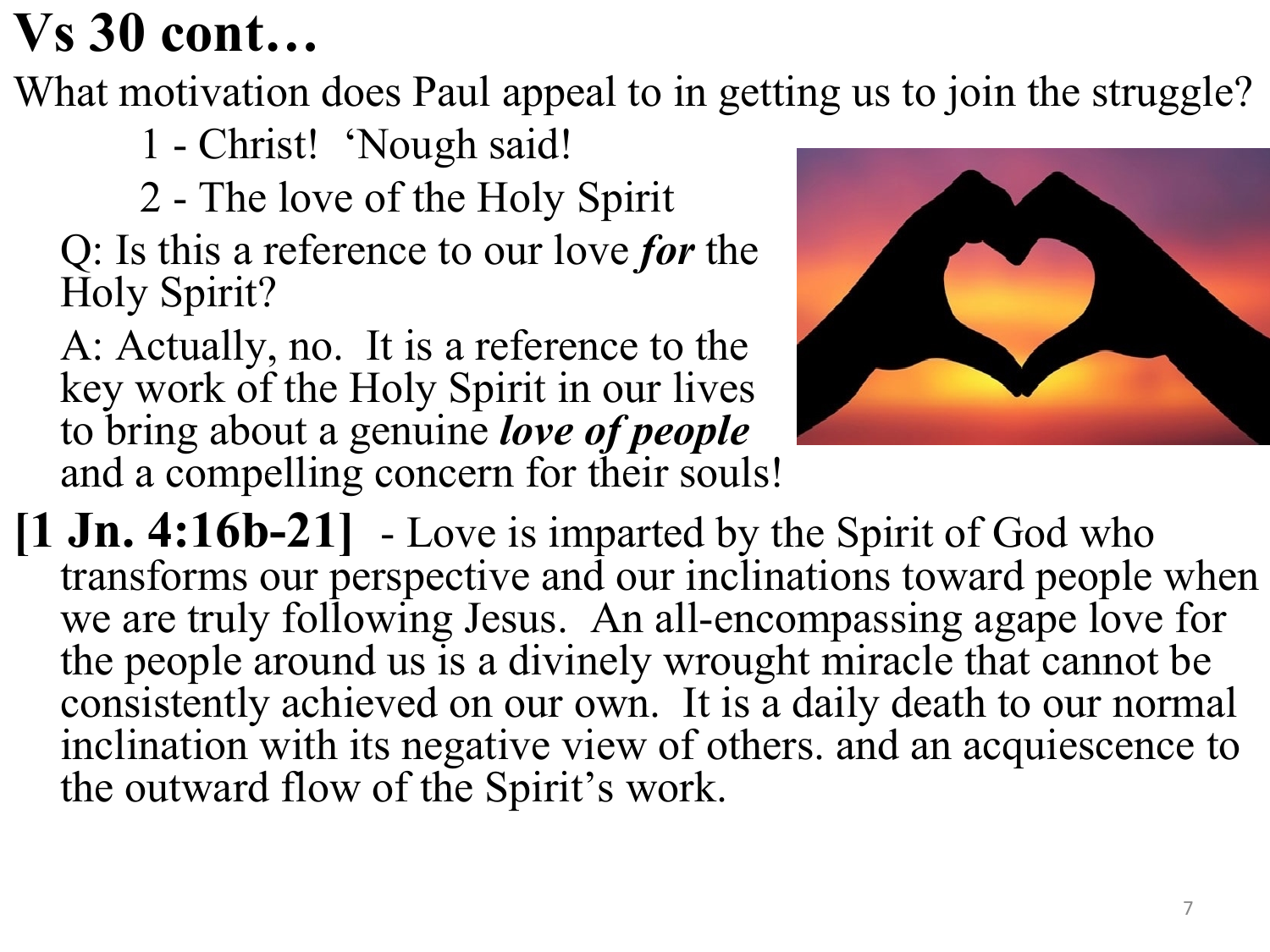Vs. 31 - Join Paul's team by praying for Paul. We are not called to be a Paul. Few could ever fill his shoes. But we are called to be ourselves - to become who the Spirit is making us to be and fulfilling what He has called us to do.

 But we are all in this together, strongly connected by Christ and by the Spirit of God. It is our obligation to the God who so mercifully saved us to support our brothers and sisters, our colaborers in Christ, in their quest to follow and serve the purposes of God! Our most fundamental level of support for other Christians is prayer. Paul couldn't take everyone with him on his journeys to promote Jesus to the nations, but he is asking them to continually keep him before the throne of God in prayer.

Can we rely upon each other for a commitment to pray for one another? Does it even cross your mind to pray that the person sitting next to you in church be faithful and ultimately successful in bringing others to Jesus? In living a life of Christ-centered love?

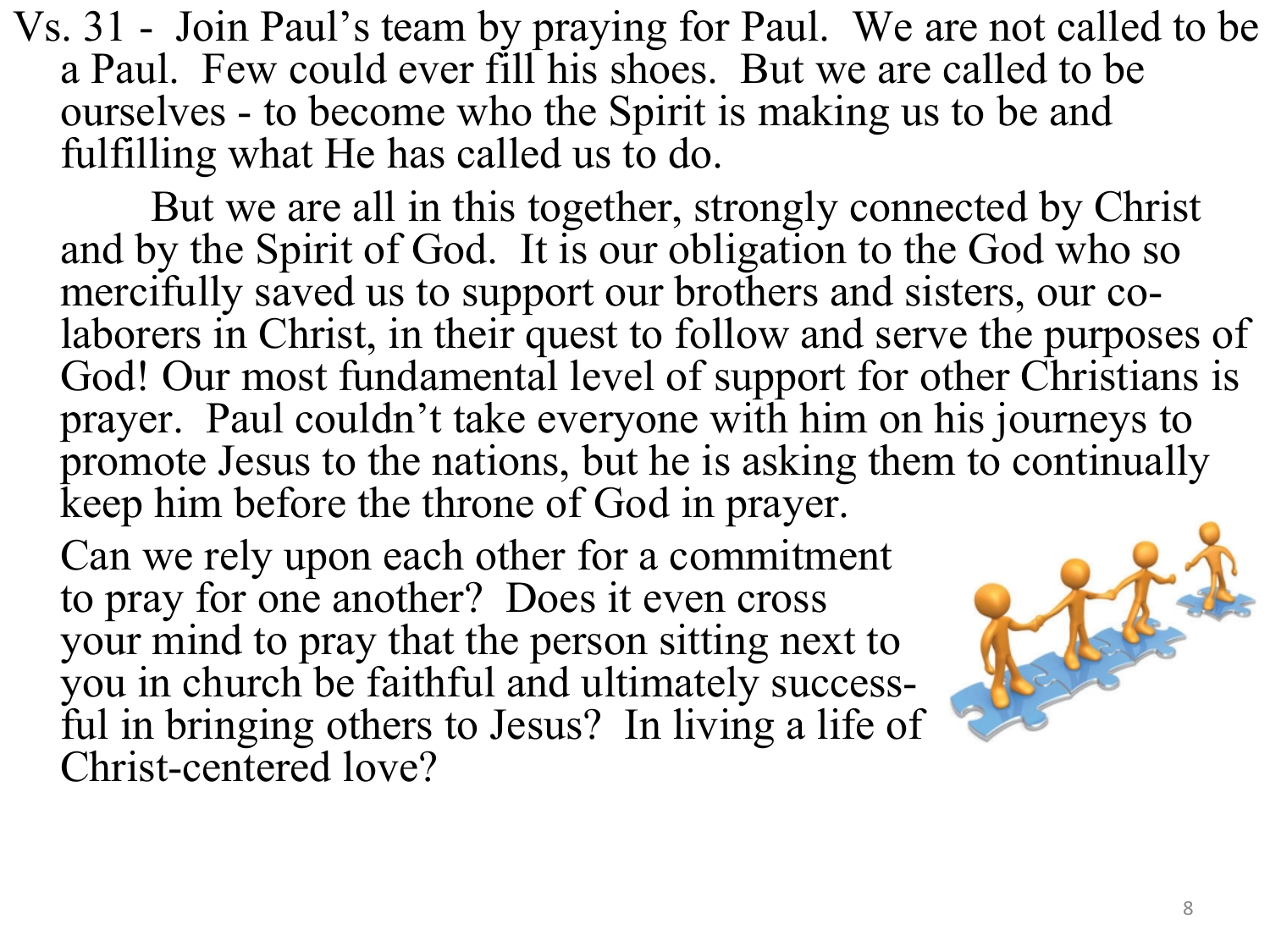## **vs. 31 cont…**

 Prayer for our friends and colleagues in Christ, besides engaging the intervention of God, keeps our head in the game and always conscious of our place in God's purposes. Paul wanted pray-ers on his team, people that faithfully held up his work.

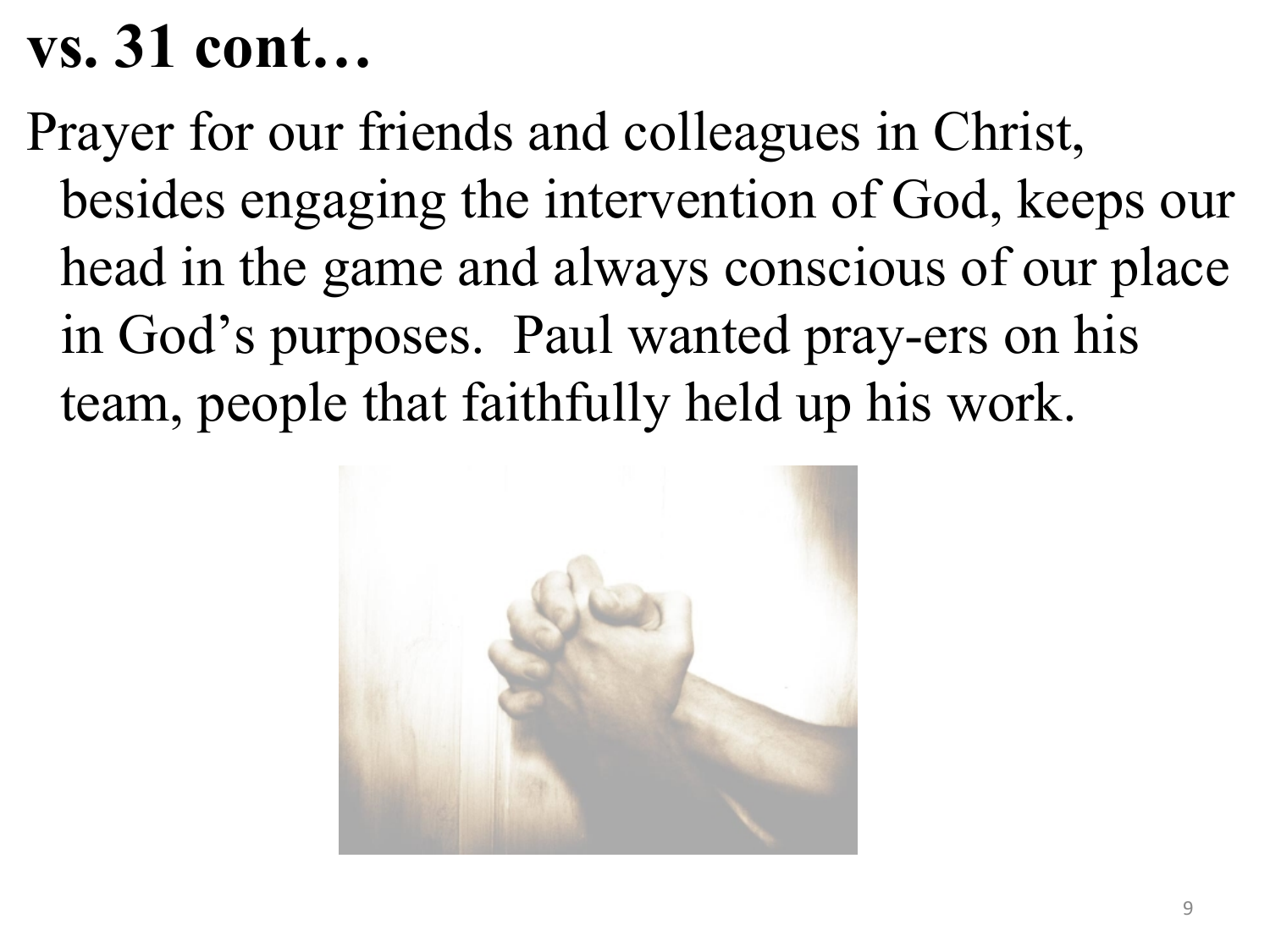- **Vs. 31-**Paul had two specific concerns.
- 1 The threat to his life from Jewish authorities and from Jewish zealots was very real.



- He was knowingly going into the lion's den and wanted them to pray for deliverance from all that was likely to happen if he showed up in Jerusalem.
- 2 I think he was concerned about how he would be received by his Jewish brothers. He knew there were Judaizers in Jerusalem who would have been constantly trying to erode his reputation with the church leaders there. He could not be sure how he would be received. He needed prayer that he could continue to build bridges between the Jewish and gentile church. The substantial offering money he was bringing from largely gentile churches to the poverty stricken, constantly harassed, and poor Jerusalem church would help.